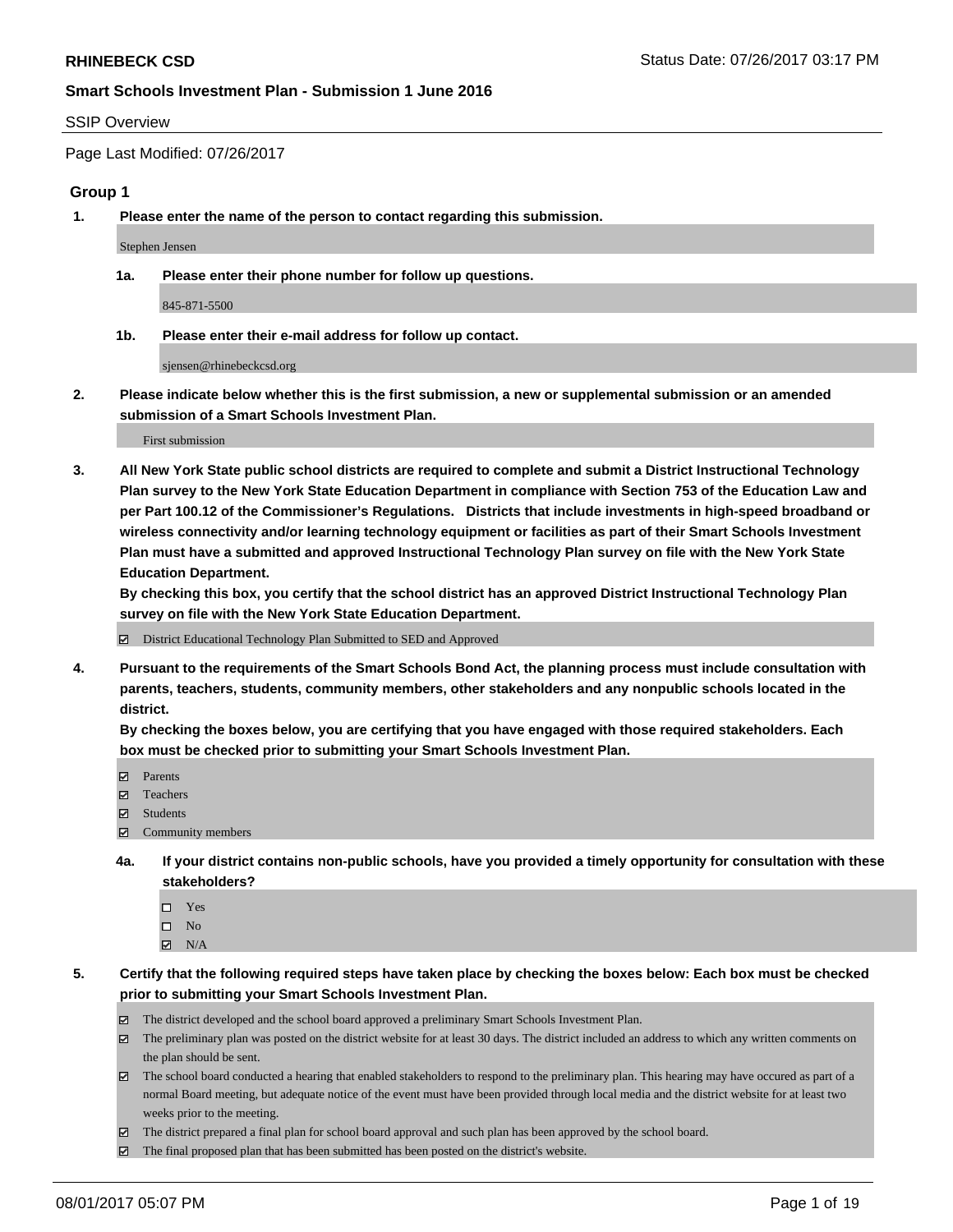SSIP Overview

Page Last Modified: 07/26/2017

**5a. Please upload the proposed Smart Schools Investment Plan (SSIP) that was posted on the district's website, along with any supporting materials. Note that this should be different than your recently submitted Educational Technology Survey. The Final SSIP, as approved by the School Board, should also be posted on the website and remain there during the course of the projects contained therein.**

SSIP Phase 1.docx

**5b. Enter the webpage address where the final Smart Schools Investment Plan is posted. The Plan should remain posted for the life of the included projects.**

http://www.rhinebeckcsd.org/newsdisplay.php?ID=297

**6. Please enter an estimate of the total number of students and staff that will benefit from this Smart Schools Investment Plan based on the cumulative projects submitted to date.**

1,100

**7. An LEA/School District may partner with one or more other LEA/School Districts to form a consortium to pool Smart Schools Bond Act funds for a project that meets all other Smart School Bond Act requirements. Each school district participating in the consortium will need to file an approved Smart Schools Investment Plan for the project and submit a signed Memorandum of Understanding that sets forth the details of the consortium including the roles of each respective district.**

 $\Box$  The district plans to participate in a consortium to partner with other school district(s) to implement a Smart Schools project.

**8. Please enter the name and 6-digit SED Code for each LEA/School District participating in the Consortium.**

| <b>Partner LEA/District</b> | <b>ISED BEDS Code</b> |
|-----------------------------|-----------------------|
| (No Response)               | (No Response)         |

**9. Please upload a signed Memorandum of Understanding with all of the participating Consortium partners.**

(No Response)

**10. Your district's Smart Schools Bond Act Allocation is:**

\$277,209

**11. Enter the budget sub-allocations by category that you are submitting for approval at this time. If you are not budgeting SSBA funds for a category, please enter 0 (zero.) If the value entered is \$0, you will not be required to complete that survey question.**

|                                              | Sub-           |
|----------------------------------------------|----------------|
|                                              | Allocations    |
| <b>School Connectivity</b>                   | 85,298         |
| <b>Connectivity Projects for Communities</b> | 0              |
| Classroom Technology                         | $\overline{0}$ |
| Pre-Kindergarten Classrooms                  | $\overline{0}$ |
| Replace Transportable Classrooms             | 0              |
| <b>High-Tech Security Features</b>           | $\overline{0}$ |
| Totals:                                      | 85,298         |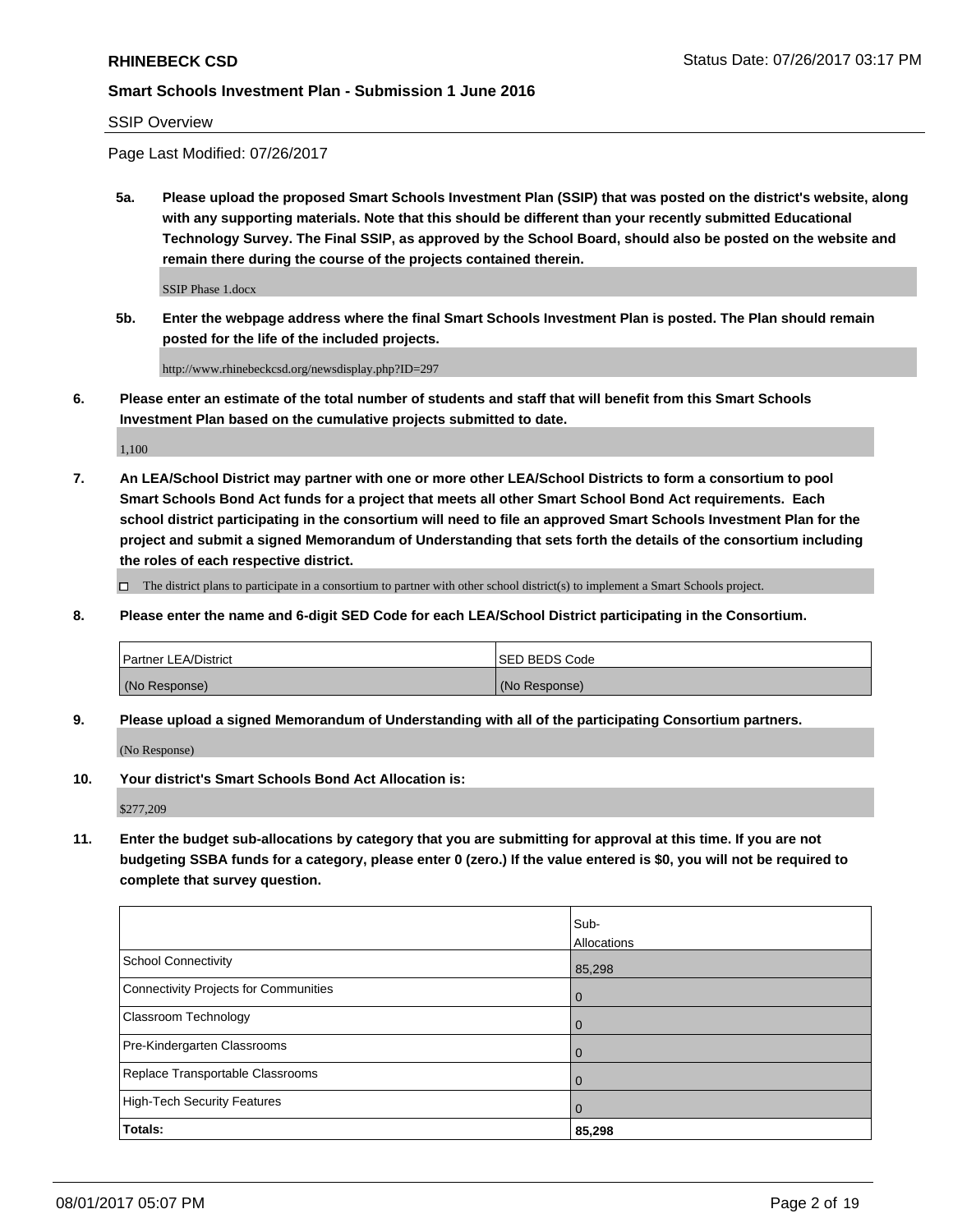## School Connectivity

Page Last Modified: 07/26/2017

## **Group 1**

- **1. In order for students and faculty to receive the maximum benefit from the technology made available under the Smart Schools Bond Act, their school buildings must possess sufficient connectivity infrastructure to ensure that devices can be used during the school day. Smart Schools Investment Plans must demonstrate that:**
	- **sufficient infrastructure that meets the Federal Communications Commission's 100 Mbps per 1,000 students standard currently exists in the buildings where new devices will be deployed, or**
	- **is a planned use of a portion of Smart Schools Bond Act funds, or**
	- **is under development through another funding source.**

**Smart Schools Bond Act funds used for technology infrastructure or classroom technology investments must increase the number of school buildings that meet or exceed the minimum speed standard of 100 Mbps per 1,000 students and staff within 12 months. This standard may be met on either a contracted 24/7 firm service or a "burstable" capability. If the standard is met under the burstable criteria, it must be:**

**1. Specifically codified in a service contract with a provider, and**

**2. Guaranteed to be available to all students and devices as needed, particularly during periods of high demand, such as computer-based testing (CBT) periods.**

## **Please describe how your district already meets or is planning to meet this standard within 12 months of plan submission.**

The district meets state minimum requirements utilizing burstable capabilities provide via Dutchess County BOCES. The plan calls for the purchase of of an ASA appliance designed to increase the bandwidth the district can accept with future bandwidth growth potential. The plan also calls for the installation of dark fiber between the two district buildings. Currently all internet traffic from our elementary building is funneled through our main campus building. This is achieved via a point-to-point circuit which is cost-prohibitive. Dark fiber will permit the elementary to have equal bandwidth capabilities as the main campus with unlimited growth potential.

- **1a. If a district believes that it will be impossible to meet this standard within 12 months, it may apply for a waiver of this requirement, as described on the Smart Schools website. The waiver must be filed and approved by SED prior to submitting this survey.**
	- $\Box$  By checking this box, you are certifying that the school district has an approved waiver of this requirement on file with the New York State Education Department.

### **2. Connectivity Speed Calculator (Required)**

|                               | Number of<br>Students | Multiply by<br>100 Kbps | Divide by 1000 Current Speed<br>to Convert to<br>Required<br>l Speed in Mb | l in Mb            | Expected<br>Speed to be<br>Attained Within   Required<br>12 Months | <b>Expected Date</b><br><b>When</b><br>Speed Will be<br>l Met |
|-------------------------------|-----------------------|-------------------------|----------------------------------------------------------------------------|--------------------|--------------------------------------------------------------------|---------------------------------------------------------------|
| <sup>1</sup> Calculated Speed | 1.100                 | 110.000                 | 110 <sub>megs</sub>                                                        | 150<br>(burstable) | (No<br>Response)                                                   | (No<br>Response)                                              |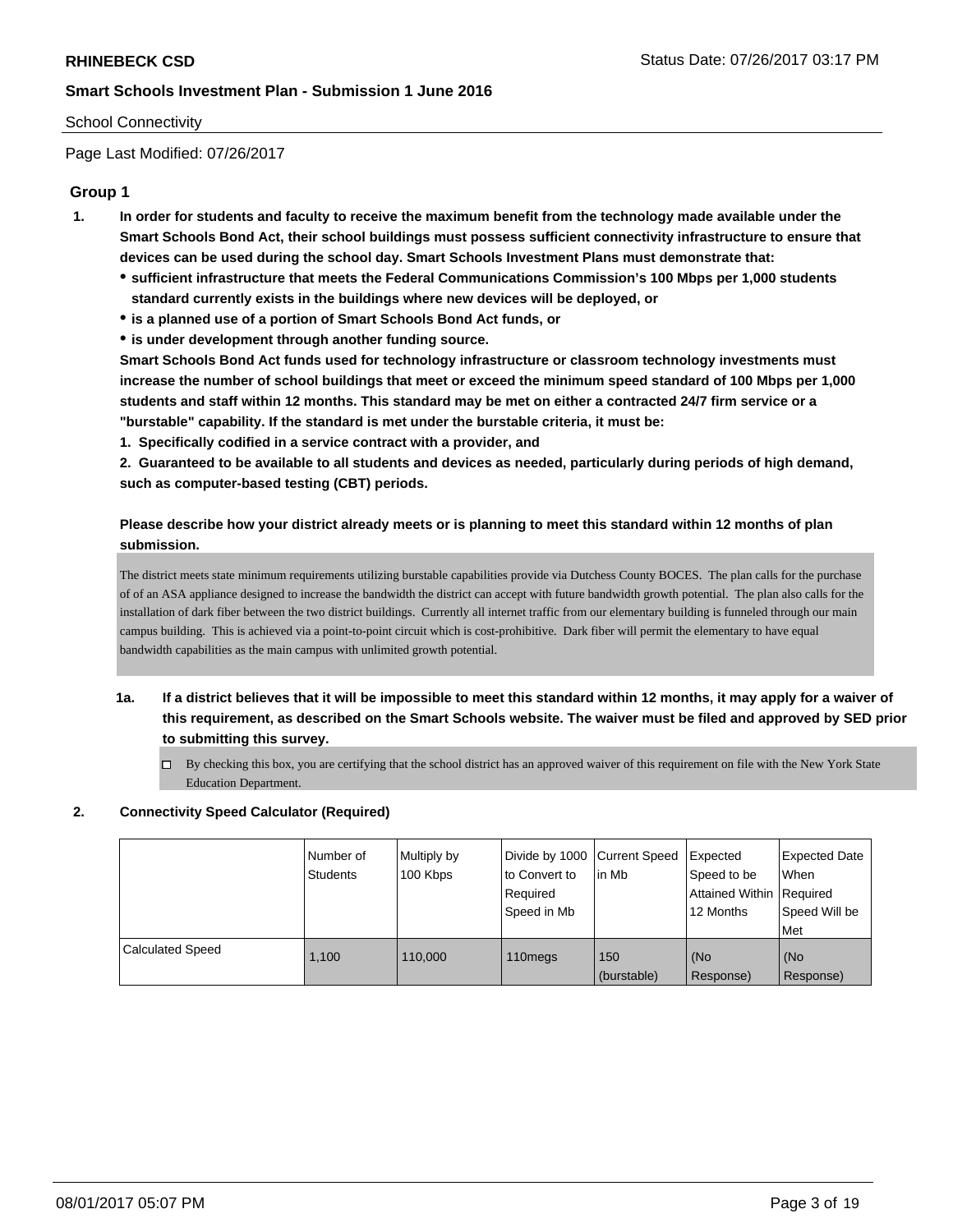#### School Connectivity

Page Last Modified: 07/26/2017

## **3. Describe how you intend to use Smart Schools Bond Act funds for high-speed broadband and/or wireless connectivity projects in school buildings.**

In order to meet the minimum state requirements for bandwidth capacity the district needs to upgrade some key internal infrastructure components utilizing the Smart Schools Bond Act.

This requires installing a new ASA appliance to able to increase internet speed capabilities for the entire district to meet those requirements. The sole elementary building in the district has limited internet access by a 100 meg leased point -to-point circuit which does not meet the state minimum standard. The district is proposing a dark fiber solution connecting the elementary building to the main campus allowing for future bandwidth growth and eliminating future increasing lease costs.

The district's domain controllers that supervises and allow student/staff logons to the system have become unstable and are approaching end of life status. Logins to computers can take up to 5 minutes. This is unacceptable particularly in a testing environment.

**4. Describe the linkage between the district's District Instructional Technology Plan and the proposed projects. (There should be a link between your response to this question and your response to Question 1 in Part E. Curriculum and Instruction "What are the district's plans to use digital connectivity and technology to improve teaching and learning?)**

*We plan to use digital connectivity and technology to enhance and expand student learning processes, teaching strategies, and professional development opportunities in all grade levels and content areas across the district.*

In order to achieve the aforementioned goal, a robust infrastructure is required. Speed and reliability are essential to insure staff and student adoption of technology in the classroom. Historically network and internet services have been unstable thus discouraging staff and student to integrate technology into the curriculum. Upon further review it has actually stunted technology adaptation to the extend where teachers who were willing to integrate technology simply declined due to network and internet instability and slow speeds. The purchase of a new ASA device will provide the district adequate bandwidth going forward. New DC controllers will insure unimpeded logons and the dark fiber between our buildings will bring our elementary up to the same network speeds that the main campus currenty uses.

#### *The District had an aggressive 2016-2017 summer curriculum development process with many initiatives that involve integrating technology and connectivity within the curriculum.*

The district is becoming increasingly reliant on online services such as Office 365 and Google Apps for Education as well as a plethora of library research resources. As the district continues to invest in technology access, logistical issues such as logging on to the system and overall speed and stability become critical services to the delivery of instruction. The projects described in this proposal address these concerns.

*The District is moving to mobile technology to provide greater access for students.*

The district recently invested in revamping all internal connections replacing switches installing wi-fi throughout the buildings. Investments in mobile cart technology are being done through the general funds of the district. This investment requires that the infrastructure be engineered to meet these incresed demands. All three projects address these concerns

*The District has dedicated conference days to technology integration training for instructional staff.*

Staff have been willing to accept technology in the classroom for quite some time but are discouraged with aging and unstable infrastructure that supports it. The projects outlined in this proposal address the remaining areas of need that have not already been met by the district. The district is designing in service training and staff development to coincide with the improvements being proposed.

**5. If the district wishes to have students and staff access the Internet from wireless devices within the school building, or in close proximity to it, it must first ensure that it has a robust Wi-Fi network in place that has sufficient bandwidth to meet user demand.**

**Please describe how you have quantified this demand and how you plan to meet this demand.**

The district recently installed a enterprise WP2 wi-fi system providing 100% coverage in all instructional areas. The project proposed are designed to maximized the potential of such a system.

## **6. As indicated on Page 5 of the guidance, the Office of Facilities Planning will have to conduct a preliminary review of all capital projects, including connectivity projects.**

**Please indicate on a separate row each project number given to you by the Office of Facilities Planning.**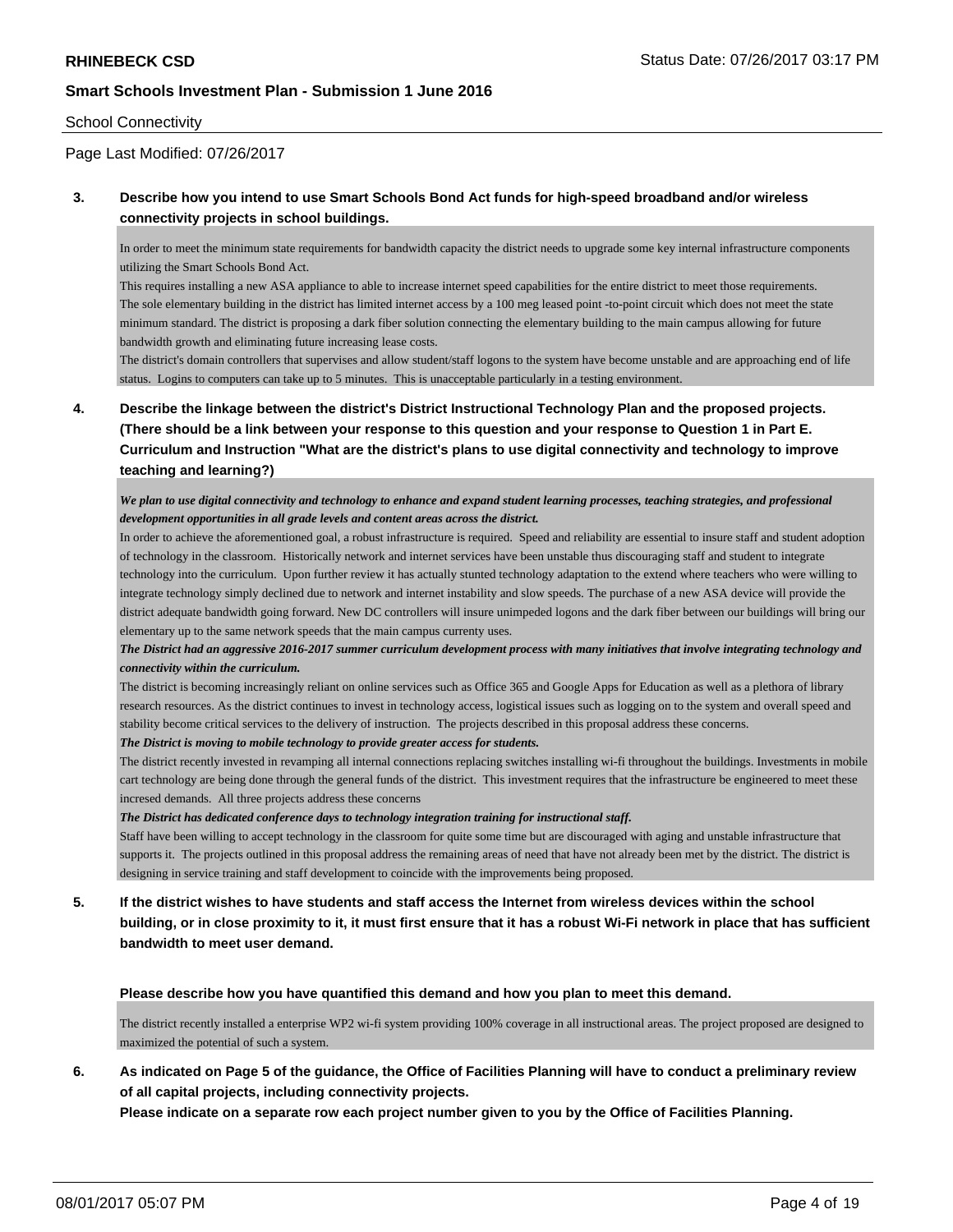School Connectivity

Page Last Modified: 07/26/2017

| <b>Project Number</b> |  |
|-----------------------|--|
| 13-18-01-04-7-999-BA1 |  |
| 13-18-01-04-7-999-002 |  |

**7. Certain high-tech security and connectivity infrastructure projects may be eligible for an expedited review process as determined by the Office of Facilities Planning.**

**Was your project deemed eligible for streamlined review?**

Yes

**7a. Districts that choose the Streamlined Review Process will be required to certify that they have reviewed all installations with their licensed architect or engineer of record and provide that person's name and license number. The licensed professional must review the products and proposed method of installation prior to implementation and review the work during and after completion in order to affirm that the work was codecompliant, if requested.**

I certify that I have reviewed all installations with a licensed architect or engineer of record.

**8. Include the name and license number of the architect or engineer of record.**

| Name                  | License Number |
|-----------------------|----------------|
| <b>Garrett Hamlin</b> | 30484          |

**9. If you are submitting an allocation for School Connectivity complete this table. Note that the calculated Total at the bottom of the table must equal the Total allocation for this category that you entered in the SSIP Overview overall budget.** 

|                                                   | Sub-<br><b>Allocation</b> |
|---------------------------------------------------|---------------------------|
| Network/Access Costs                              | (No Response)             |
| Outside Plant Costs                               | 85,298                    |
| <b>School Internal Connections and Components</b> | (No Response)             |
| Professional Services                             | (No Response)             |
| Testing                                           | (No Response)             |
| <b>Other Upfront Costs</b>                        | (No Response)             |
| <b>Other Costs</b>                                | (No Response)             |
| Totals:                                           | 85,298                    |

**10. Please detail the type, quantity, per unit cost and total cost of the eligible items under each sub-category. This is especially important for any expenditures listed under the "Other" category. All expenditures must be eligible for tax-exempt financing to be reimbursed through the SSBA. Sufficient detail must be provided so that we can verify this is the case. If you have any questions, please contact us directly through smartschools@nysed.gov. NOTE: Wireless Access Points should be included in this category, not under Classroom Educational Technology, except those that will be loaned/purchased for nonpublic schools.**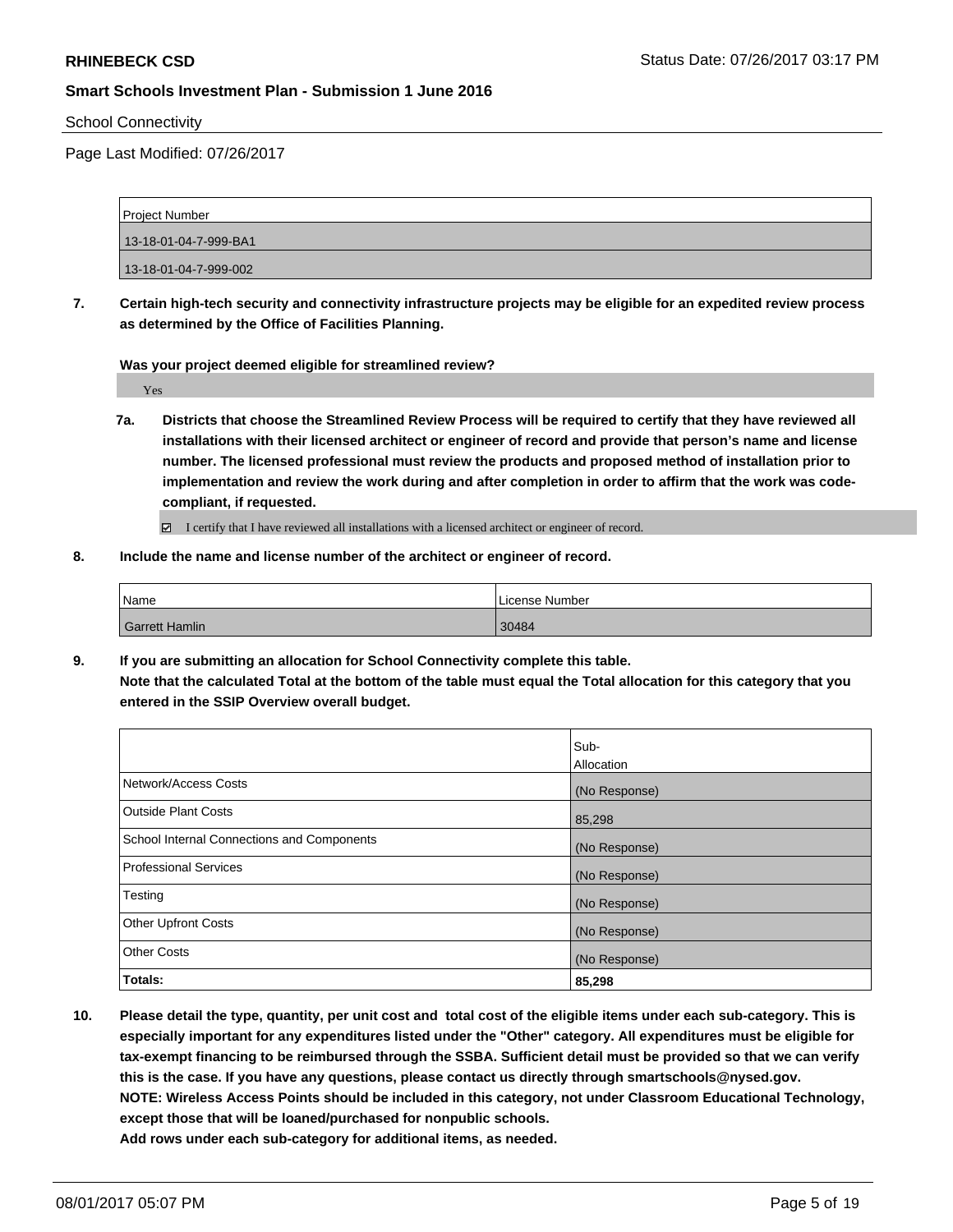School Connectivity

| Select the allowable expenditure | Item to be purchased    | Quantity | Cost per Item | <b>Total Cost</b> |
|----------------------------------|-------------------------|----------|---------------|-------------------|
| type.                            |                         |          |               |                   |
| Repeat to add another item under |                         |          |               |                   |
| each type.                       |                         |          |               |                   |
| <b>Outside Plant Costs</b>       | Fiber between buildings |          | 85.298        | 85.298            |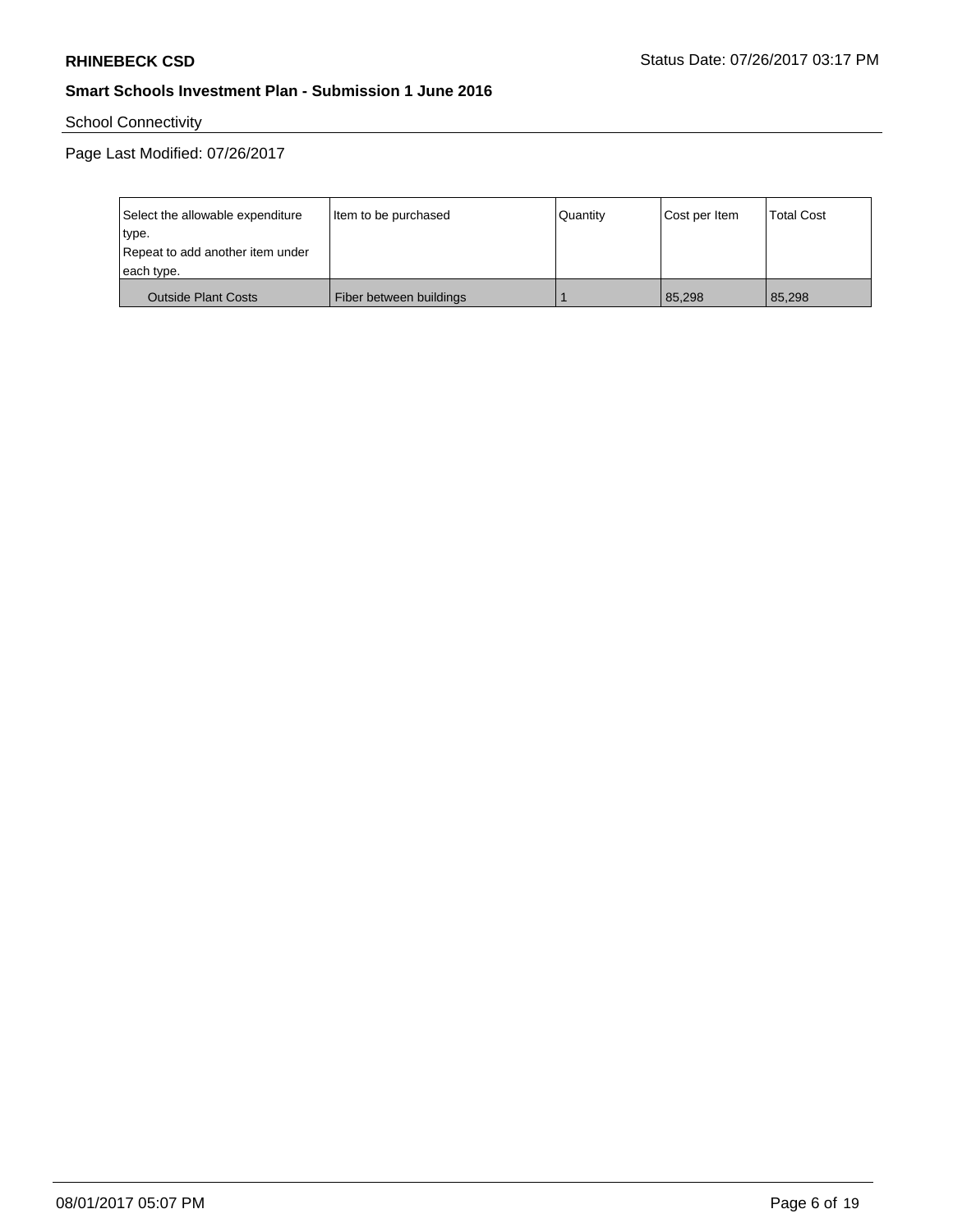Community Connectivity (Broadband and Wireless)

Page Last Modified: 07/26/2017

## **Group 1**

**1. Describe how you intend to use Smart Schools Bond Act funds for high-speed broadband and/or wireless connectivity projects in the community.**

(No Response)

**2. Please describe how the proposed project(s) will promote student achievement and increase student and/or staff access to the Internet in a manner that enhances student learning and/or instruction outside of the school day and/or school building.**

(No Response)

**3. Community connectivity projects must comply with all the necessary local building codes and regulations (building and related permits are not required prior to plan submission).**

 $\Box$  I certify that we will comply with all the necessary local building codes and regulations.

**4. Please describe the physical location of the proposed investment.**

(No Response)

**5. Please provide the initial list of partners participating in the Community Connectivity Broadband Project, along with their Federal Tax Identification (Employer Identification) number.**

| <b>Project Partners</b> | Federal ID#     |
|-------------------------|-----------------|
| (No Response)           | l (No Response) |

**6. If you are submitting an allocation for Community Connectivity, complete this table. Note that the calculated Total at the bottom of the table must equal the Total allocation for this category that you entered in the SSIP Overview overall budget.**

|                                    | Sub-Allocation |
|------------------------------------|----------------|
| Network/Access Costs               | (No Response)  |
| Outside Plant Costs                | (No Response)  |
| <b>Tower Costs</b>                 | (No Response)  |
| <b>Customer Premises Equipment</b> | (No Response)  |
| <b>Professional Services</b>       | (No Response)  |
| Testing                            | (No Response)  |
| <b>Other Upfront Costs</b>         | (No Response)  |
| <b>Other Costs</b>                 | (No Response)  |
| Totals:                            | 0              |

**7. Please detail the type, quantity, per unit cost and total cost of the eligible items under each sub-category. This is especially important for any expenditures listed under the "Other" category. All expenditures must be capital-bond eligible to be reimbursed through the SSBA. If you have any questions, please contact us directly through smartschools@nysed.gov.**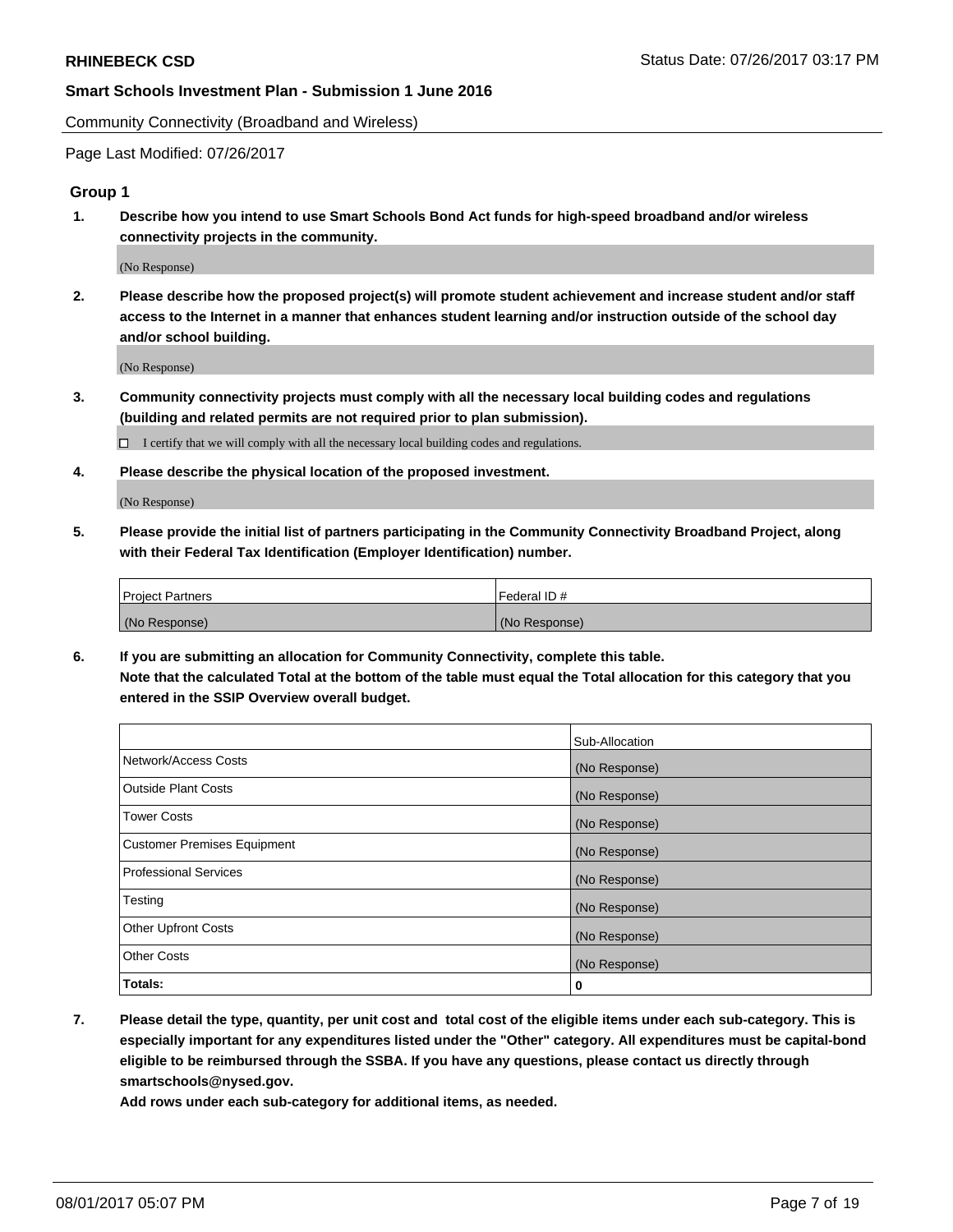Community Connectivity (Broadband and Wireless)

| Select the allowable expenditure<br>type.<br>Repeat to add another item under | Item to be purchased | Quantity      | Cost per Item | <b>Total Cost</b> |
|-------------------------------------------------------------------------------|----------------------|---------------|---------------|-------------------|
| each type.                                                                    |                      |               |               |                   |
| (No Response)                                                                 | (No Response)        | (No Response) | (No Response) | (No Response)     |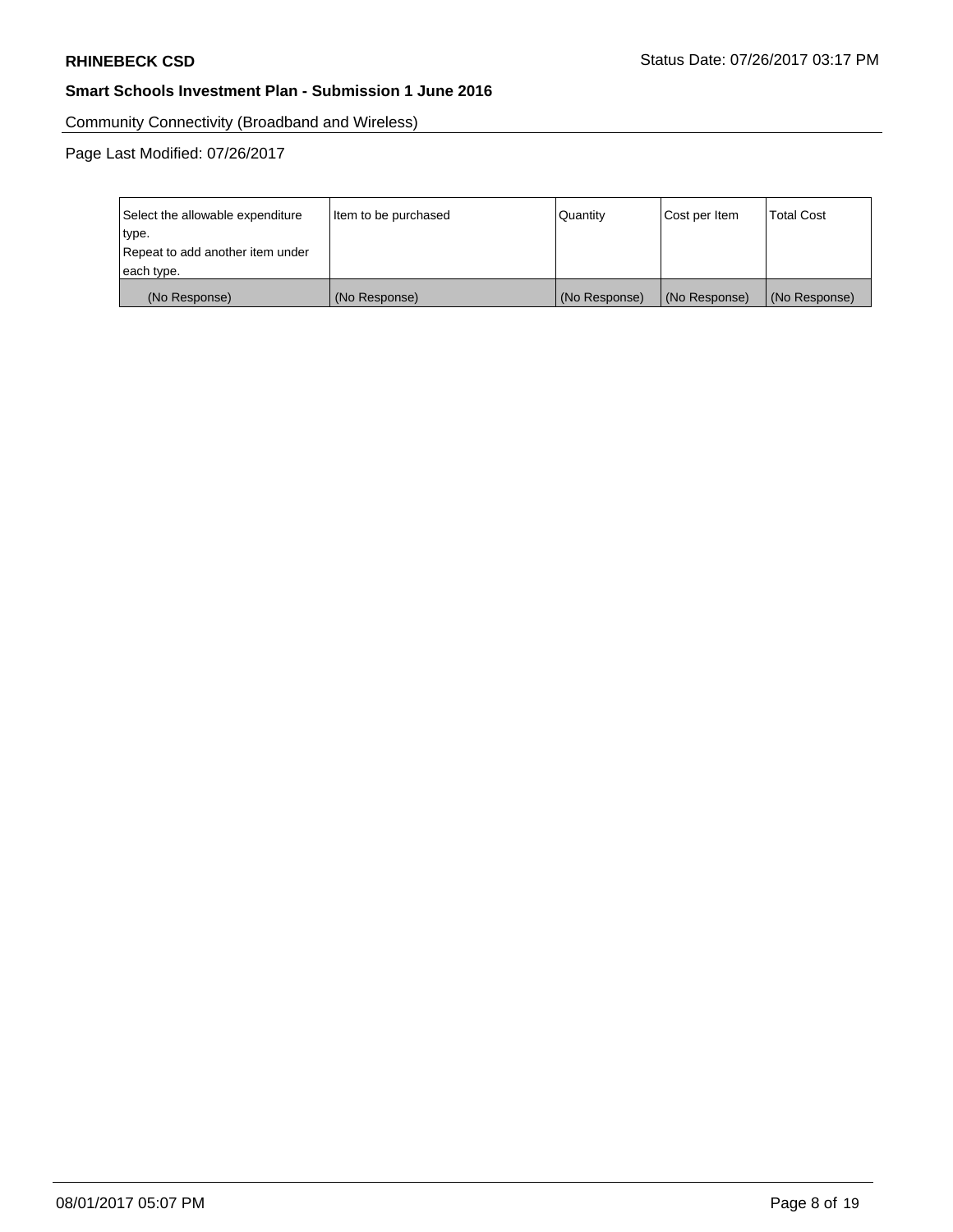#### Classroom Learning Technology

Page Last Modified: 07/26/2017

#### **Questions**

**1. In order for students and faculty to receive the maximum benefit from the technology made available under the Smart Schools Bond Act, their school buildings must possess sufficient connectivity infrastructure to ensure that devices can be used during the school day. Smart Schools Investment Plans must demonstrate that sufficient infrastructure that meets the Federal Communications Commission's 100 Mbps per 1,000 students standard currently exists in the buildings where new devices will be deployed, or is a planned use of a portion of Smart Schools Bond Act funds, or is under development through another funding source.**

**Smart Schools Bond Act funds used for technology infrastructure or classroom technology investments must increase the number of school buildings that meet or exceed the minimum speed standard of 100 Mbps per 1,000 students and staff within 12 months. This standard may be met on either a contracted 24/7 firm service or a "burstable" capability. If the standard is met under the burstable criteria, it must be:**

- **1. Specifically codified in a service contract with a provider, and**
- **2. Guaranteed to be available to all students and devices as needed, particularly during periods of high demand, such as computer-based testing (CBT) periods.**

**Please describe how your district already meets or is planning to meet this standard within 12 months of plan submission.**

(No Response)

- **1a. If a district believes that it will be impossible to meet this standard within 12 months, it may apply for a waiver of this requirement, as described on the Smart Schools website. The waiver must be filed and approved by SED prior to submitting this survey.**
	- $\Box$  By checking this box, you are certifying that the school district has an approved waiver of this requirement on file with the New York State Education Department.

#### **2. Connectivity Speed Calculator (Required)**

|                         | l Number of<br>Students | Multiply by<br>100 Kbps | Divide by 1000   Current Speed<br>to Convert to<br>Required<br>Speed in Mb | lin Mb           | Expected<br>Speed to be<br>Attained Within Required<br>12 Months | <b>Expected Date</b><br>When<br>Speed Will be<br>Met |
|-------------------------|-------------------------|-------------------------|----------------------------------------------------------------------------|------------------|------------------------------------------------------------------|------------------------------------------------------|
| <b>Calculated Speed</b> | (No<br>Response)        | (No Response)           | (No<br>Response)                                                           | (No<br>Response) | (No<br>Response)                                                 | (No<br>Response)                                     |

**3. If the district wishes to have students and staff access the Internet from wireless devices within the school building, or in close proximity to it, it must first ensure that it has a robust Wi-Fi network in place that has sufficient bandwidth to meet user demand.**

**Please describe how you have quantified this demand and how you plan to meet this demand.**

(No Response)

**4. All New York State public school districts are required to complete and submit an Instructional Technology Plan survey to the New York State Education Department in compliance with Section 753 of the Education Law and per Part 100.12 of the Commissioner's Regulations.**

**Districts that include educational technology purchases as part of their Smart Schools Investment Plan must have a submitted and approved Instructional Technology Plan survey on file with the New York State Education Department.**

 $\Box$  By checking this box, you are certifying that the school district has an approved Instructional Technology Plan survey on file with the New York State Education Department.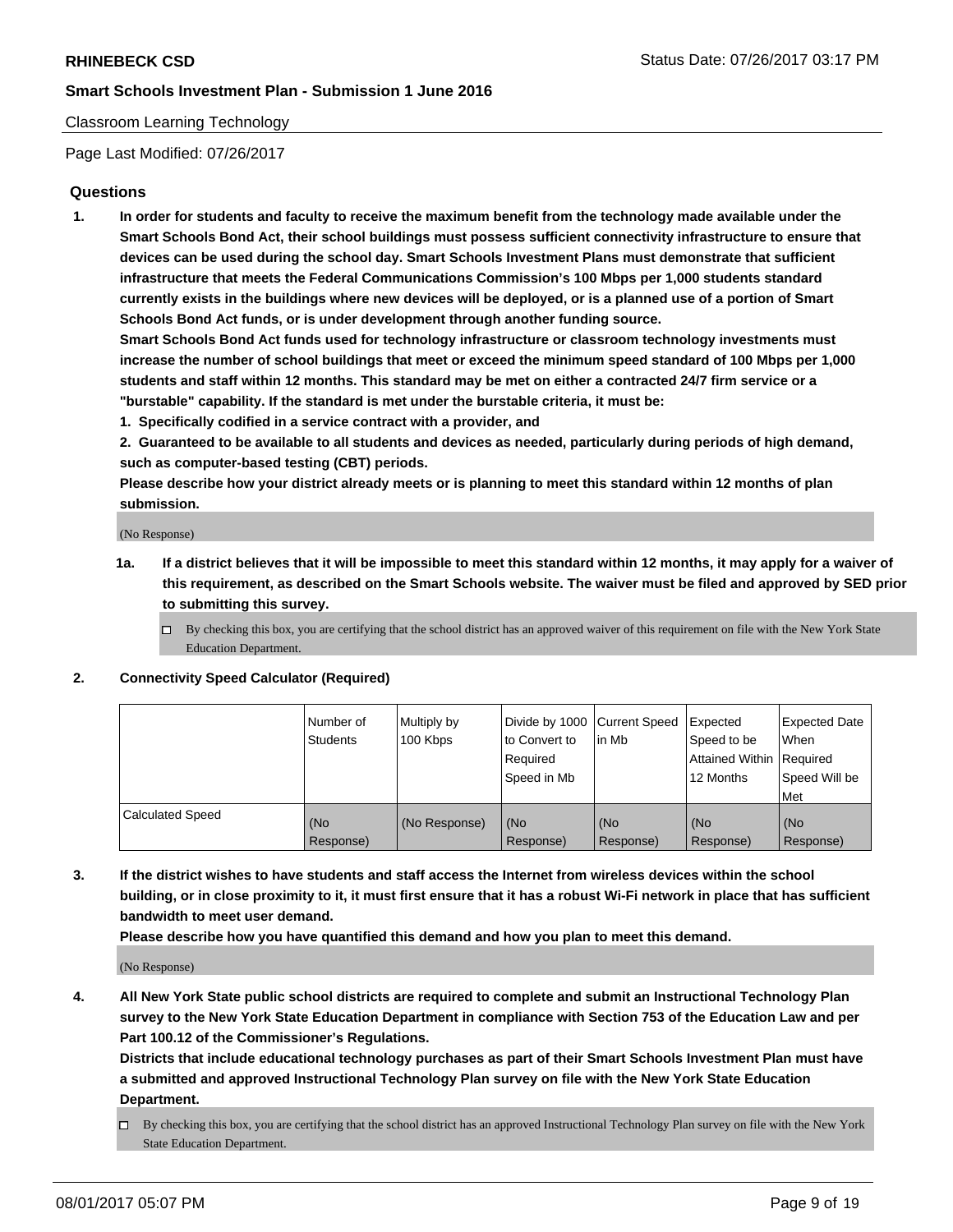#### Classroom Learning Technology

Page Last Modified: 07/26/2017

**5. Describe the devices you intend to purchase and their compatibility with existing or planned platforms or systems. Specifically address the adequacy of each facility's electrical, HVAC and other infrastructure necessary to install and support the operation of the planned technology.**

(No Response)

- **6. Describe how the proposed technology purchases will:**
	- **> enhance differentiated instruction;**
	- **> expand student learning inside and outside the classroom;**
	- **> benefit students with disabilities and English language learners; and**
	- **> contribute to the reduction of other learning gaps that have been identified within the district.**

**The expectation is that districts will place a priority on addressing the needs of students who struggle to succeed in a rigorous curriculum. Responses in this section should specifically address this concern and align with the district's Instructional Technology Plan (in particular Question 2 of E. Curriculum and Instruction: "Does the district's instructional technology plan address the needs of students with disabilities to ensure equitable access to instruction, materials and assessments?" and Question 3 of the same section: "Does the district's instructional technology plan address the provision of assistive technology specifically for students with disabilities to ensure access to and participation in the general curriculum?"**

(No Response)

**7. Where appropriate, describe how the proposed technology purchases will enhance ongoing communication with parents and other stakeholders and help the district facilitate technology-based regional partnerships, including distance learning and other efforts.**

(No Response)

**8. Describe the district's plan to provide professional development to ensure that administrators, teachers and staff can employ the technology purchased to enhance instruction successfully.**

**Note: This response should be aligned and expanded upon in accordance with your district's response to Question 1 of F. Professional Development of your Instructional Technology Plan: "Please provide a summary of professional development offered to teachers and staff, for the time period covered by this plan, to support technology to enhance teaching and learning. Please include topics, audience and method of delivery within your summary."**

(No Response)

- **9. Districts must contact the SUNY/CUNY teacher preparation program that supplies the largest number of the district's new teachers to request advice on innovative uses and best practices at the intersection of pedagogy and educational technology.**
	- By checking this box, you certify that you have contacted the SUNY/CUNY teacher preparation program that supplies the largest number of your new teachers to request advice on these issues.
	- **9a. Please enter the name of the SUNY or CUNY Institution that you contacted.**

(No Response)

**9b. Enter the primary Institution phone number.**

(No Response)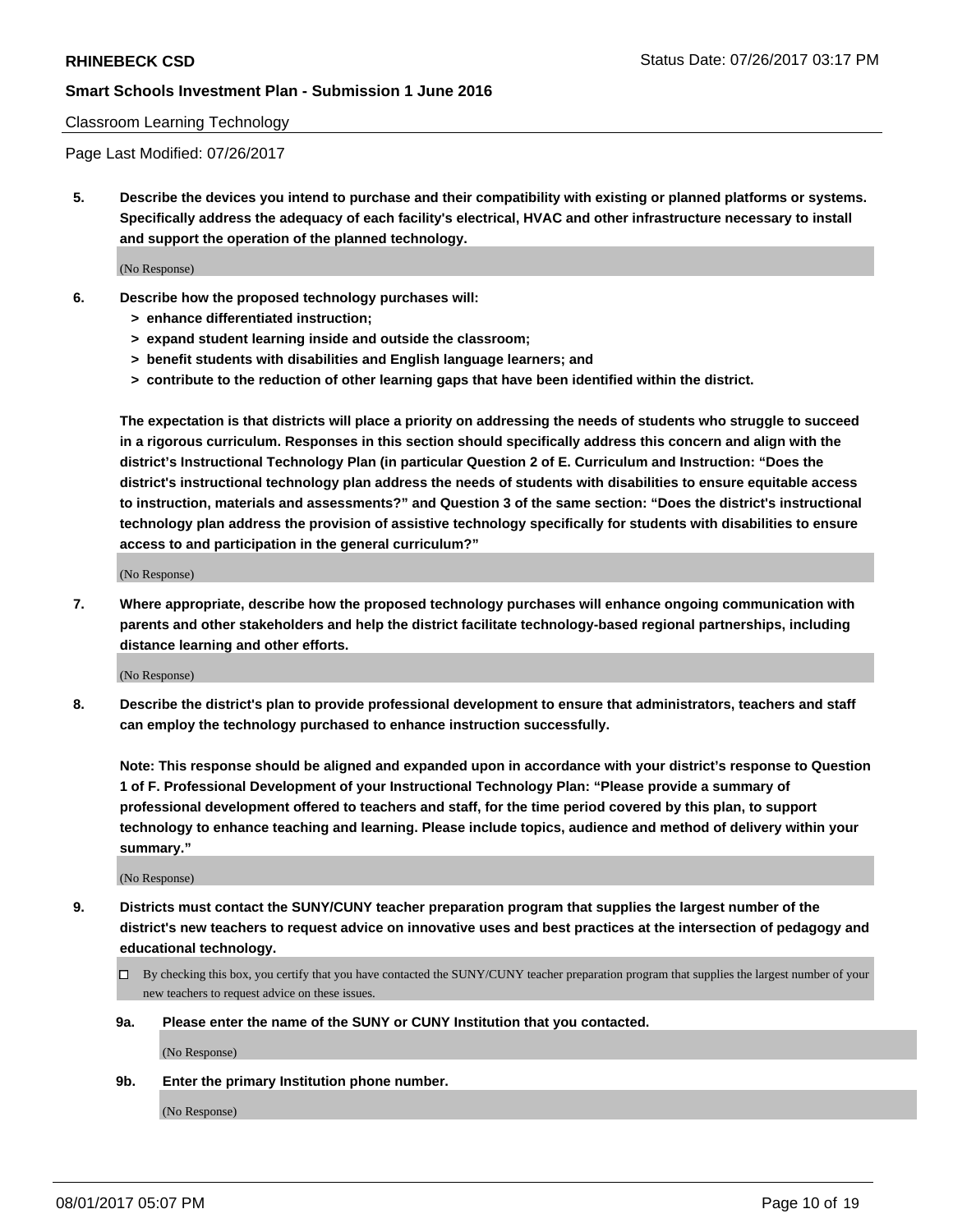Classroom Learning Technology

Page Last Modified: 07/26/2017

**9c. Enter the name of the contact person with whom you consulted and/or will be collaborating with on innovative uses of technology and best practices.**

(No Response)

**10. A district whose Smart Schools Investment Plan proposes the purchase of technology devices and other hardware must account for nonpublic schools in the district.**

**Are there nonpublic schools within your school district?**

Yes

 $\square$  No

**11. Nonpublic Classroom Technology Loan Calculator**

**The Smart Schools Bond Act provides that any Classroom Learning Technology purchases made using Smart Schools funds shall be lent, upon request, to nonpublic schools in the district. However, no school district shall be required to loan technology in amounts greater than the total obtained and spent on technology pursuant to the Smart Schools Bond Act and the value of such loan may not exceed the total of \$250 multiplied by the nonpublic school enrollment in the base year at the time of enactment.**

**See:**

**http://www.p12.nysed.gov/mgtserv/smart\_schools/docs/Smart\_Schools\_Bond\_Act\_Guidance\_04.27.15\_Final.pdf.**

|                                       | 1. Classroom<br>Technology | l 2. Public<br>Enrollment | 3. Nonpublic<br>Enrollment | l 4. Sum of<br>Public and | 15. Total Per<br>Pupil Sub- | 6. Total<br>Nonpublic Loan                                                                    |
|---------------------------------------|----------------------------|---------------------------|----------------------------|---------------------------|-----------------------------|-----------------------------------------------------------------------------------------------|
|                                       | Sub-allocation             | $(2014-15)$               | $(2014-15)$                | l Nonpublic               | allocation                  | Amount                                                                                        |
|                                       |                            |                           |                            | Enrollment                |                             |                                                                                               |
| Calculated Nonpublic Loan<br>  Amount |                            |                           |                            |                           |                             | (No Response)   (No Response)   (No Response)   (No Response)   (No Response)   (No Response) |

**12. To ensure the sustainability of technology purchases made with Smart Schools funds, districts must demonstrate a long-term plan to maintain and replace technology purchases supported by Smart Schools Bond Act funds. This sustainability plan shall demonstrate a district's capacity to support recurring costs of use that are ineligible for Smart Schools Bond Act funding such as device maintenance, technical support, Internet and wireless fees, maintenance of hotspots, staff professional development, building maintenance and the replacement of incidental items. Further, such a sustainability plan shall include a long-term plan for the replacement of purchased devices and equipment at the end of their useful life with other funding sources.**

 $\Box$  By checking this box, you certify that the district has a sustainability plan as described above.

**13. Districts must ensure that devices purchased with Smart Schools Bond funds will be distributed, prepared for use, maintained and supported appropriately. Districts must maintain detailed device inventories in accordance with generally accepted accounting principles.**

By checking this box, you certify that the district has a distribution and inventory management plan and system in place.

**14. If you are submitting an allocation for Classroom Learning Technology complete this table. Note that the calculated Total at the bottom of the table must equal the Total allocation for this category that you entered in the SSIP Overview overall budget.**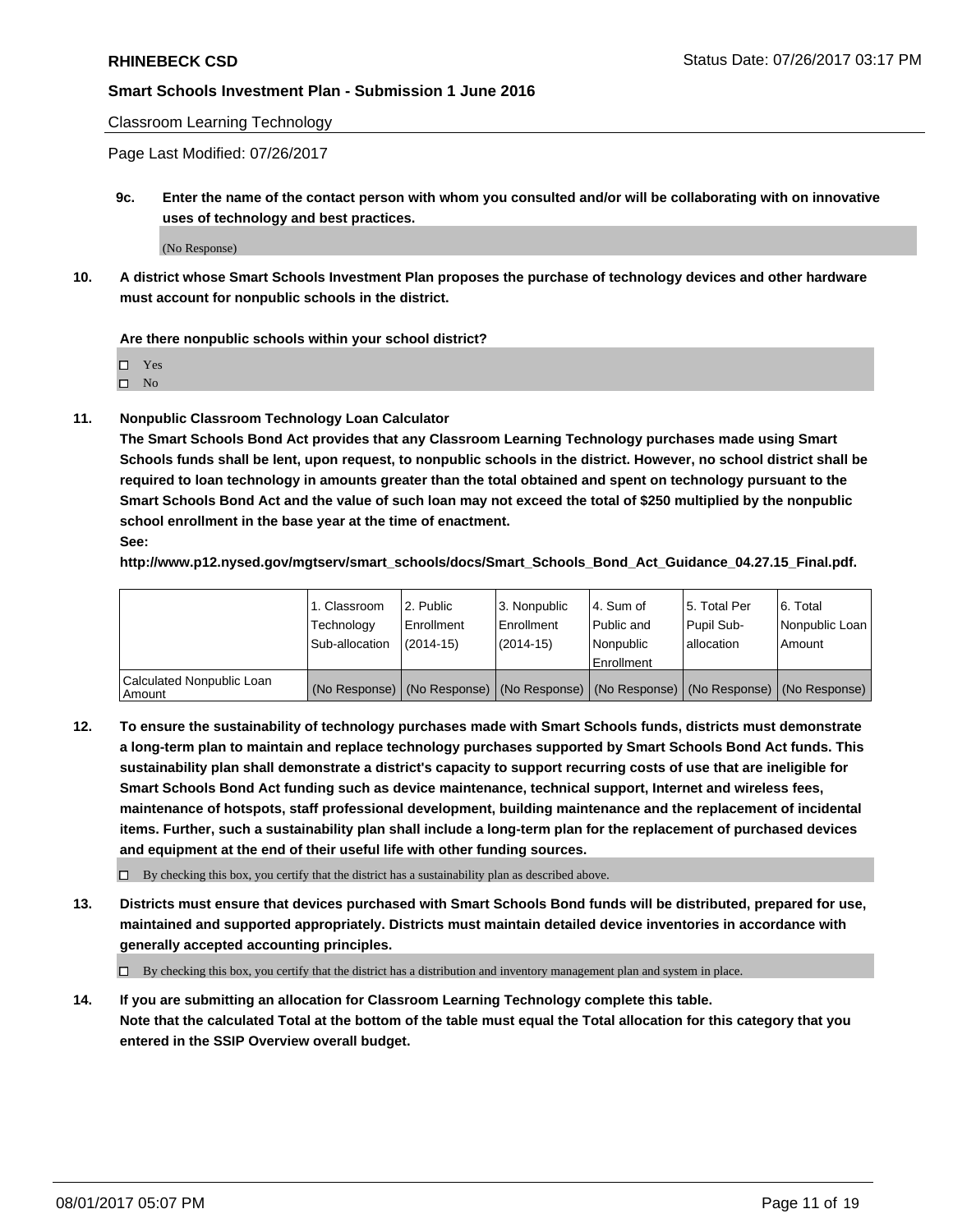## Classroom Learning Technology

Page Last Modified: 07/26/2017

|                          | Sub-Allocation |
|--------------------------|----------------|
| Interactive Whiteboards  | (No Response)  |
| Computer Servers         | (No Response)  |
| <b>Desktop Computers</b> | (No Response)  |
| <b>Laptop Computers</b>  | (No Response)  |
| <b>Tablet Computers</b>  | (No Response)  |
| <b>Other Costs</b>       | (No Response)  |
| Totals:                  | 0              |

**15. Please detail the type, quantity, per unit cost and total cost of the eligible items under each sub-category. This is especially important for any expenditures listed under the "Other" category. All expenditures must be capital-bond eligible to be reimbursed through the SSBA. If you have any questions, please contact us directly through smartschools@nysed.gov.**

**Please specify in the "Item to be Purchased" field which specific expenditures and items are planned to meet the district's nonpublic loan requirement, if applicable.**

**NOTE: Wireless Access Points that will be loaned/purchased for nonpublic schools should ONLY be included in this category, not under School Connectivity, where public school districts would list them.**

| (No Response)                    | (No Response)        | (No Response) | (No Response) | (No Response)     |
|----------------------------------|----------------------|---------------|---------------|-------------------|
| each type.                       |                      |               |               |                   |
| Repeat to add another item under |                      |               |               |                   |
| ∣type.                           |                      |               |               |                   |
| Select the allowable expenditure | Item to be Purchased | Quantity      | Cost per Item | <b>Total Cost</b> |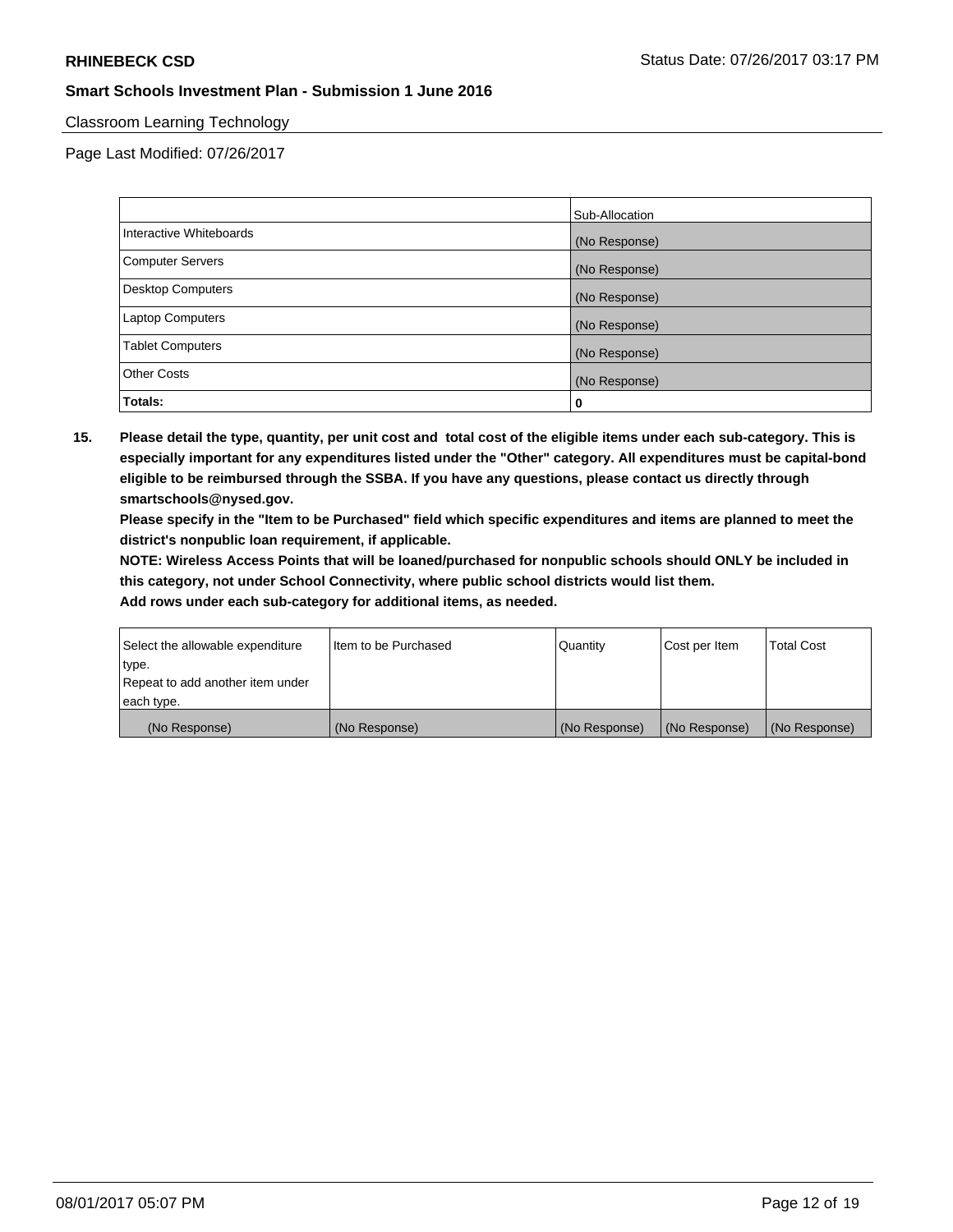#### Pre-Kindergarten Classrooms

Page Last Modified: 07/26/2017

### **Group 1**

**1. Provide information regarding how and where the district is currently serving pre-kindergarten students and justify the need for additional space with enrollment projections over 3 years.**

(No Response)

- **2. Describe the district's plan to construct, enhance or modernize education facilities to accommodate prekindergarten programs. Such plans must include:**
	- **Specific descriptions of what the district intends to do to each space;**
	- **An affirmation that pre-kindergarten classrooms will contain a minimum of 900 square feet per classroom;**
	- **The number of classrooms involved;**
	- **The approximate construction costs per classroom; and**
	- **Confirmation that the space is district-owned or has a long-term lease that exceeds the probable useful life of the improvements.**

(No Response)

**3. Smart Schools Bond Act funds may only be used for capital construction costs. Describe the type and amount of additional funds that will be required to support ineligible ongoing costs (e.g. instruction, supplies) associated with any additional pre-kindergarten classrooms that the district plans to add.**

(No Response)

**4. All plans and specifications for the erection, repair, enlargement or remodeling of school buildings in any public school district in the State must be reviewed and approved by the Commissioner. Districts that plan capital projects using their Smart Schools Bond Act funds will undergo a Preliminary Review Process by the Office of Facilities Planning.**

**Please indicate on a separate row each project number given to you by the Office of Facilities Planning.**

| Project Number |  |
|----------------|--|
| (No Response)  |  |

**5. If you have made an allocation for Pre-Kindergarten Classrooms, complete this table. Note that the calculated Total at the bottom of the table must equal the Total allocation for this category that you entered in the SSIP Overview overall budget.**

| Totals:                                  | 0              |
|------------------------------------------|----------------|
| Other Costs                              | (No Response)  |
| Enhance/Modernize Educational Facilities | (No Response)  |
| Construct Pre-K Classrooms               | (No Response)  |
|                                          | Sub-Allocation |

**6. Please detail the type, quantity, per unit cost and total cost of the eligible items under each sub-category. This is especially important for any expenditures listed under the "Other" category. All expenditures must be capital-bond eligible to be reimbursed through the SSBA. If you have any questions, please contact us directly through smartschools@nysed.gov.**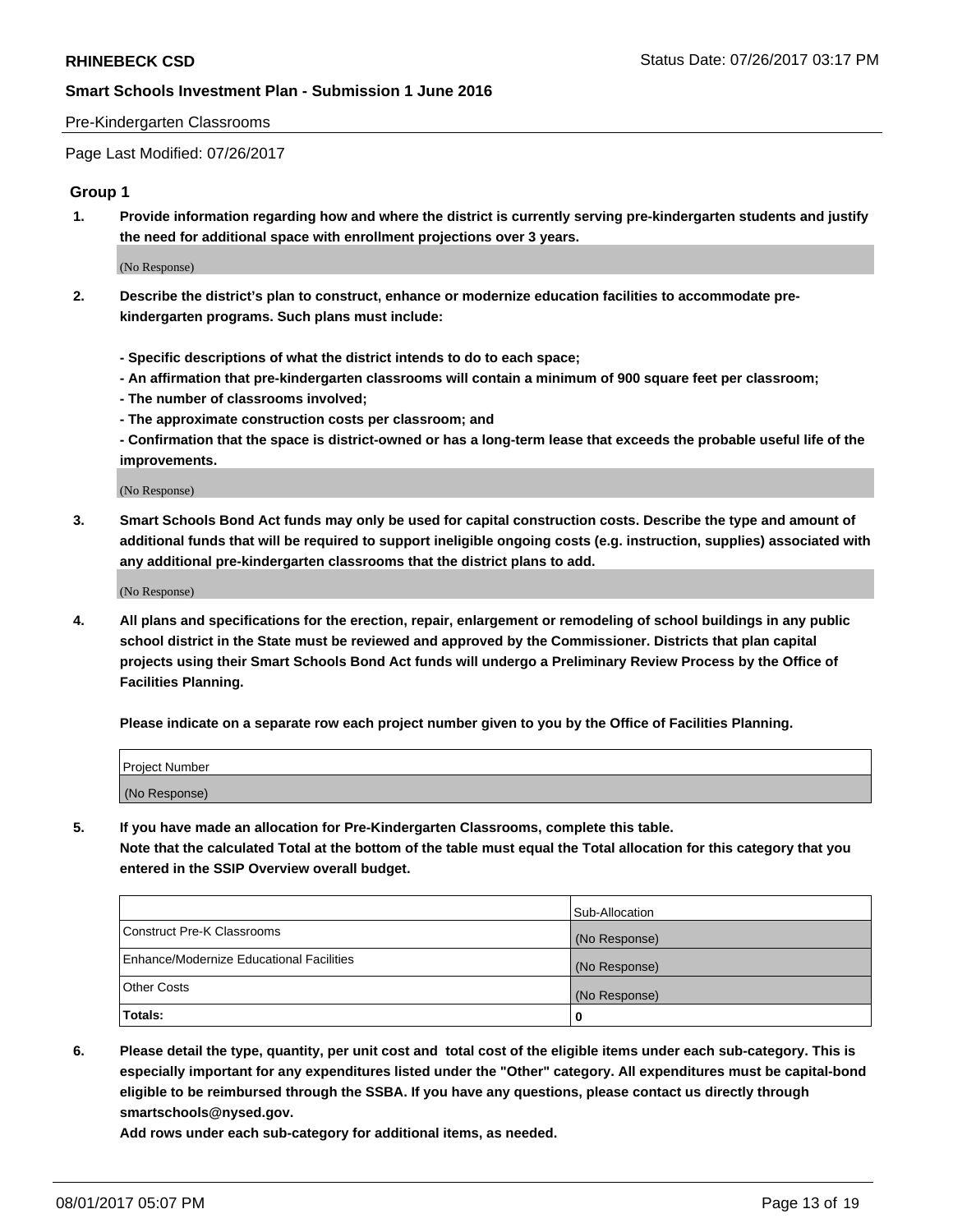## Pre-Kindergarten Classrooms

| Select the allowable expenditure | Item to be purchased | Quantity      | Cost per Item | <b>Total Cost</b> |
|----------------------------------|----------------------|---------------|---------------|-------------------|
| type.                            |                      |               |               |                   |
| Repeat to add another item under |                      |               |               |                   |
| each type.                       |                      |               |               |                   |
| (No Response)                    | (No Response)        | (No Response) | (No Response) | (No Response)     |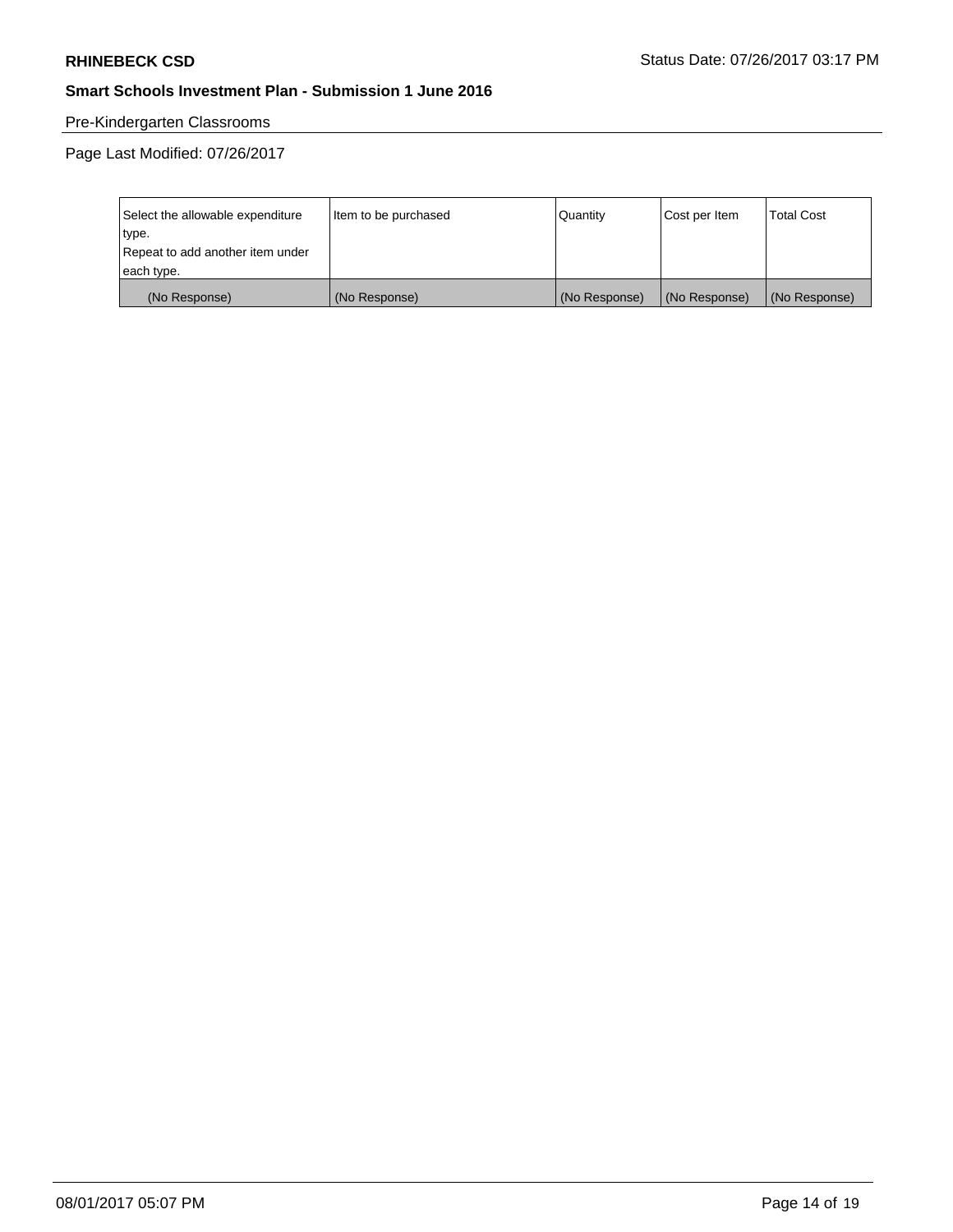Replace Transportable Classrooms

Page Last Modified: 07/26/2017

## **Group 1**

**1. Describe the district's plan to construct, enhance or modernize education facilities to provide high-quality instructional space by replacing transportable classrooms.**

(No Response)

**2. All plans and specifications for the erection, repair, enlargement or remodeling of school buildings in any public school district in the State must be reviewed and approved by the Commissioner. Districts that plan capital projects using their Smart Schools Bond Act funds will undergo a Preliminary Review Process by the Office of Facilities Planning.**

**Please indicate on a separate row each project number given to you by the Office of Facilities Planning.**

| Project Number |  |
|----------------|--|
| (No Response)  |  |

**3. For large projects that seek to blend Smart Schools Bond Act dollars with other funds, please note that Smart Schools Bond Act funds can be allocated on a pro rata basis depending on the number of new classrooms built that directly replace transportable classroom units.**

**If a district seeks to blend Smart Schools Bond Act dollars with other funds describe below what other funds are being used and what portion of the money will be Smart Schools Bond Act funds.**

(No Response)

**4. If you have made an allocation for Replace Transportable Classrooms, complete this table. Note that the calculated Total at the bottom of the table must equal the Total allocation for this category that you entered in the SSIP Overview overall budget.**

|                                                | Sub-Allocation |
|------------------------------------------------|----------------|
| Construct New Instructional Space              | (No Response)  |
| Enhance/Modernize Existing Instructional Space | (No Response)  |
| Other Costs                                    | (No Response)  |
| Totals:                                        | $\Omega$       |

**5. Please detail the type, quantity, per unit cost and total cost of the eligible items under each sub-category. This is especially important for any expenditures listed under the "Other" category. All expenditures must be capital-bond eligible to be reimbursed through the SSBA. If you have any questions, please contact us directly through smartschools@nysed.gov.**

| Select the allowable expenditure | Item to be purchased | Quantity      | Cost per Item | <b>Total Cost</b> |
|----------------------------------|----------------------|---------------|---------------|-------------------|
| type.                            |                      |               |               |                   |
| Repeat to add another item under |                      |               |               |                   |
| each type.                       |                      |               |               |                   |
| (No Response)                    | (No Response)        | (No Response) | (No Response) | (No Response)     |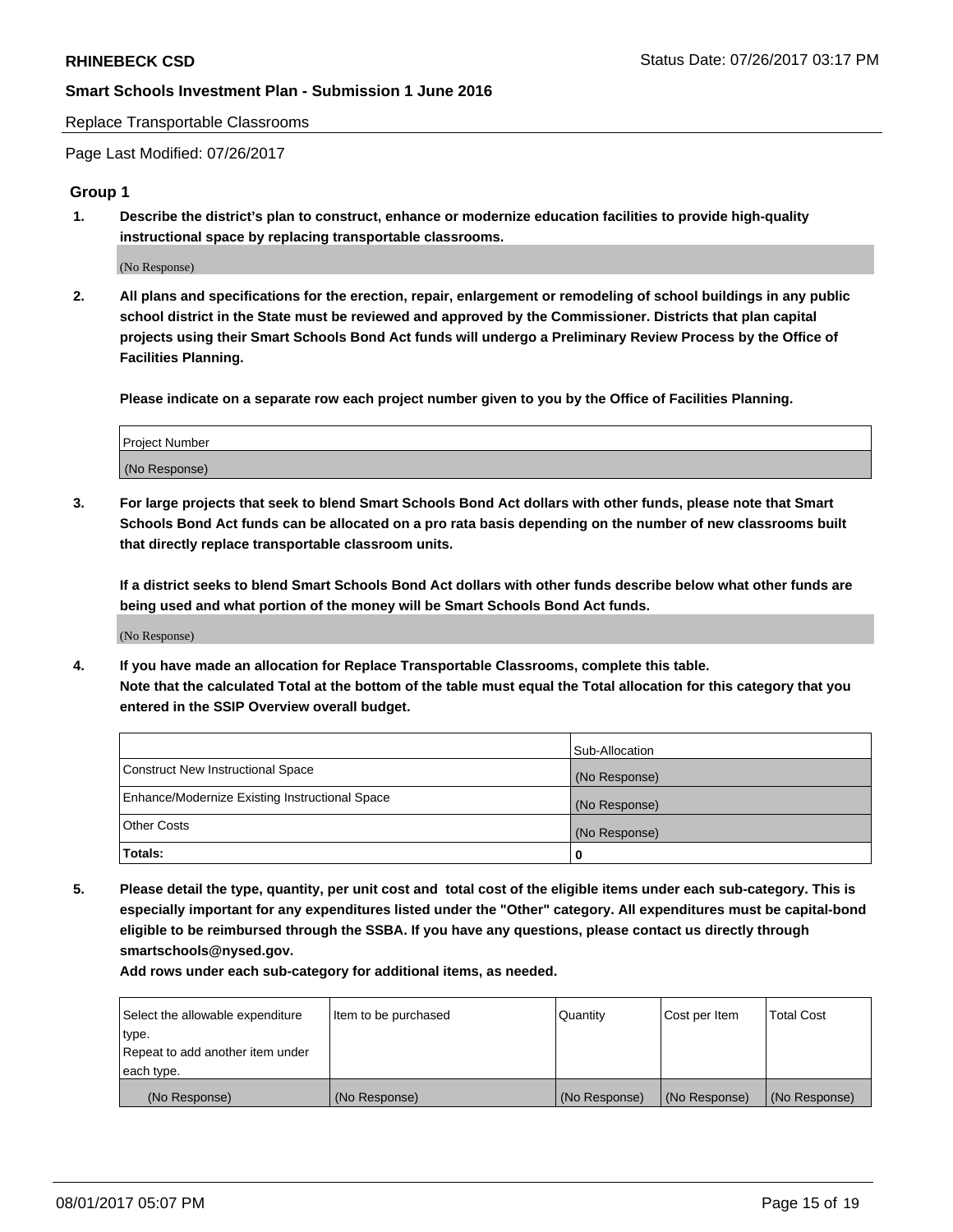#### High-Tech Security Features

Page Last Modified: 07/26/2017

### **Group 1**

**1. Describe how you intend to use Smart Schools Bond Act funds to install high-tech security features in school buildings and on school campuses.**

(No Response)

**2. All plans and specifications for the erection, repair, enlargement or remodeling of school buildings in any public school district in the State must be reviewed and approved by the Commissioner. Districts that plan capital projects using their Smart Schools Bond Act funds will undergo a Preliminary Review Process by the Office of Facilities Planning.** 

**Please indicate on a separate row each project number given to you by the Office of Facilities Planning.**

| Project Number |  |
|----------------|--|
|                |  |
| (No Response)  |  |

- **3. Was your project deemed eligible for streamlined Review?**
	- Yes  $\hfill \square$  No
- **4. Include the name and license number of the architect or engineer of record.**

| <b>Name</b>   | License Number |
|---------------|----------------|
| (No Response) | (No Response)  |

**5. If you have made an allocation for High-Tech Security Features, complete this table. Note that the calculated Total at the bottom of the table must equal the Total allocation for this category that you entered in the SSIP Overview overall budget.**

|                                                      | Sub-Allocation |
|------------------------------------------------------|----------------|
| Capital-Intensive Security Project (Standard Review) | (No Response)  |
| Electronic Security System                           | (No Response)  |
| <b>Entry Control System</b>                          | (No Response)  |
| Approved Door Hardening Project                      | (No Response)  |
| <b>Other Costs</b>                                   | (No Response)  |
| Totals:                                              | 0              |

**6. Please detail the type, quantity, per unit cost and total cost of the eligible items under each sub-category. This is especially important for any expenditures listed under the "Other" category. All expenditures must be capital-bond eligible to be reimbursed through the SSBA. If you have any questions, please contact us directly through smartschools@nysed.gov.**

| (No Response)                    | (No Response)        | (No Response)   | (No Response) | (No Response)     |
|----------------------------------|----------------------|-----------------|---------------|-------------------|
| each type.                       |                      |                 |               |                   |
| Repeat to add another item under |                      |                 |               |                   |
| type.                            |                      |                 |               |                   |
| Select the allowable expenditure | Item to be purchased | <b>Quantity</b> | Cost per Item | <b>Total Cost</b> |
|                                  |                      |                 |               |                   |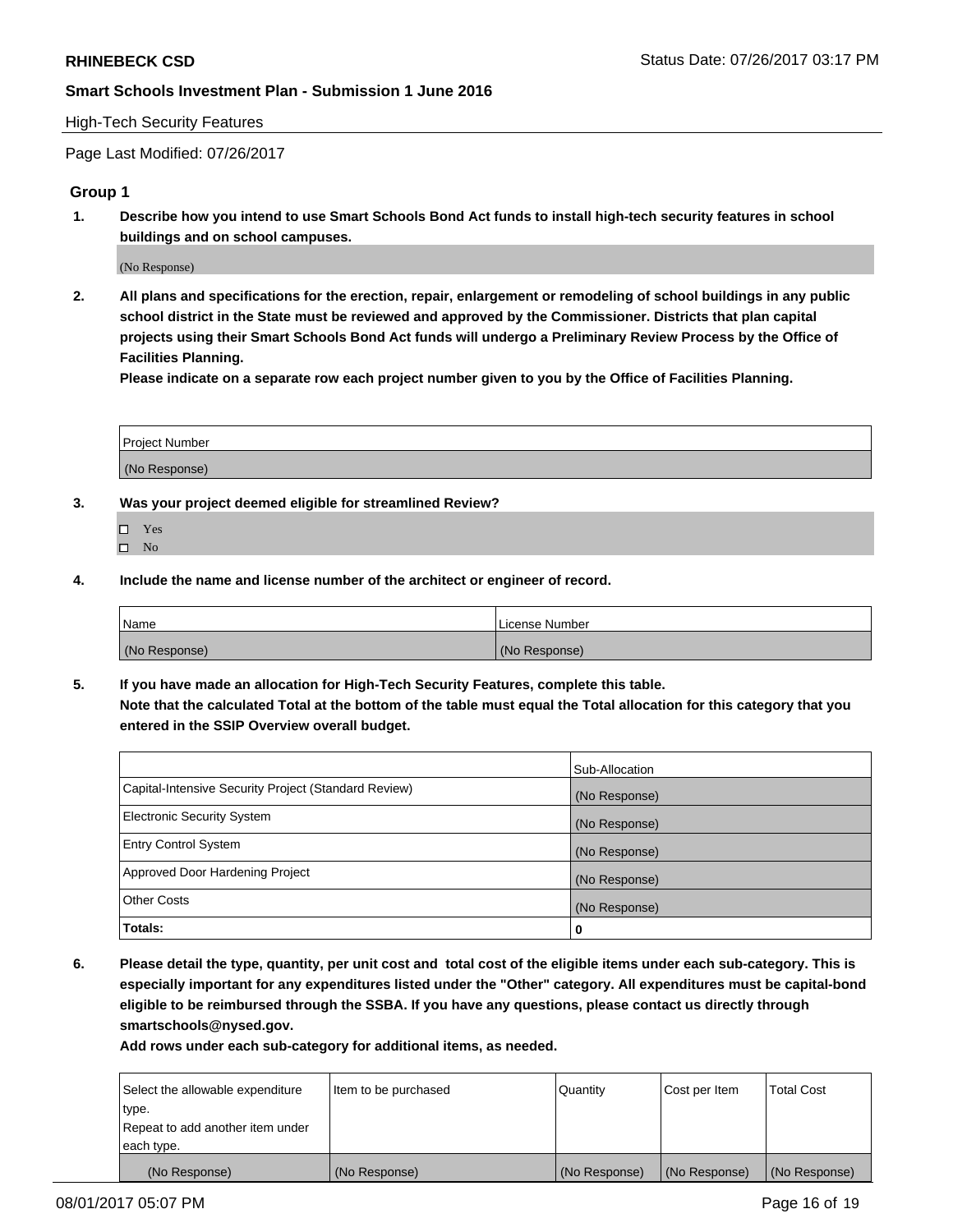High-Tech Security Features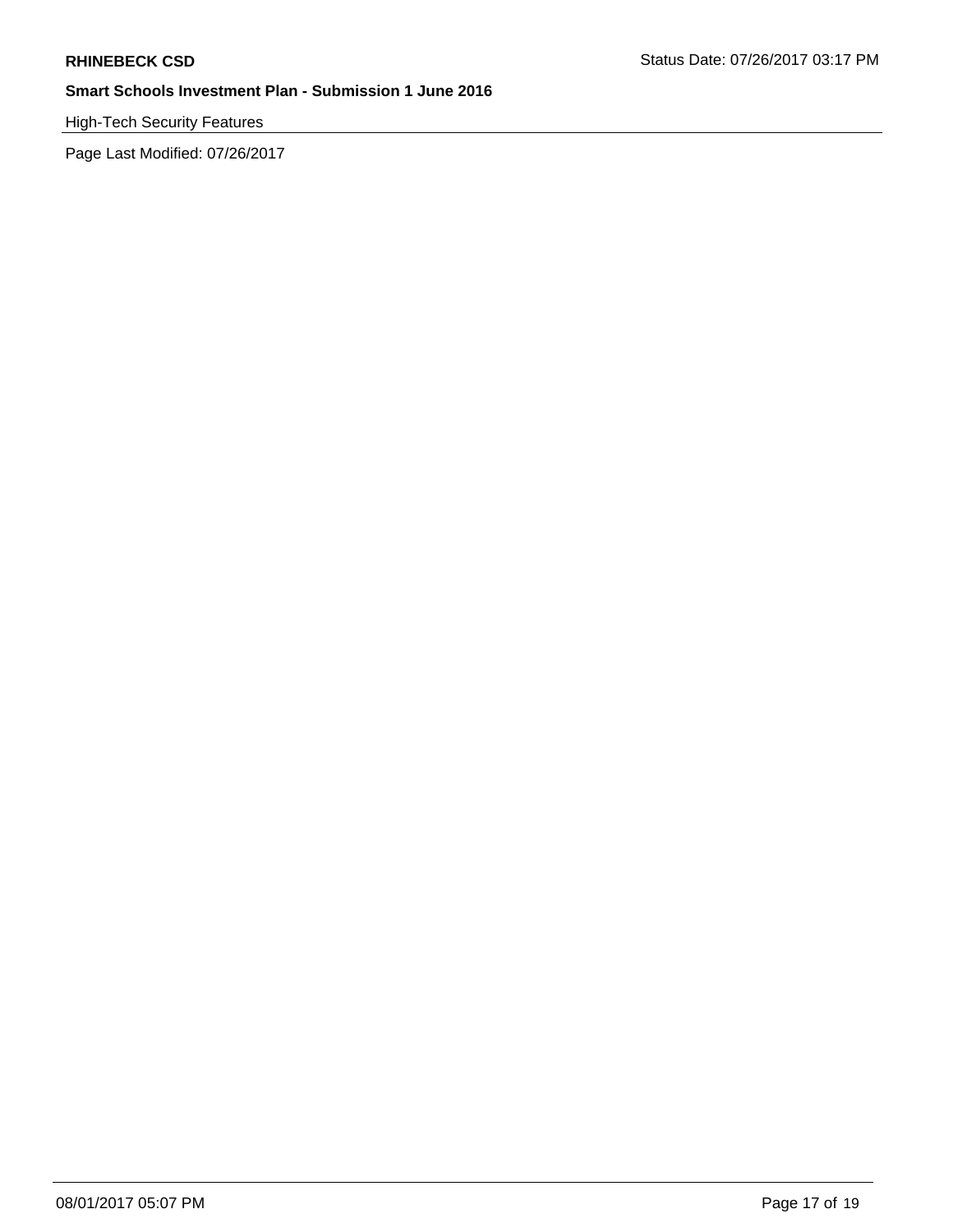Report